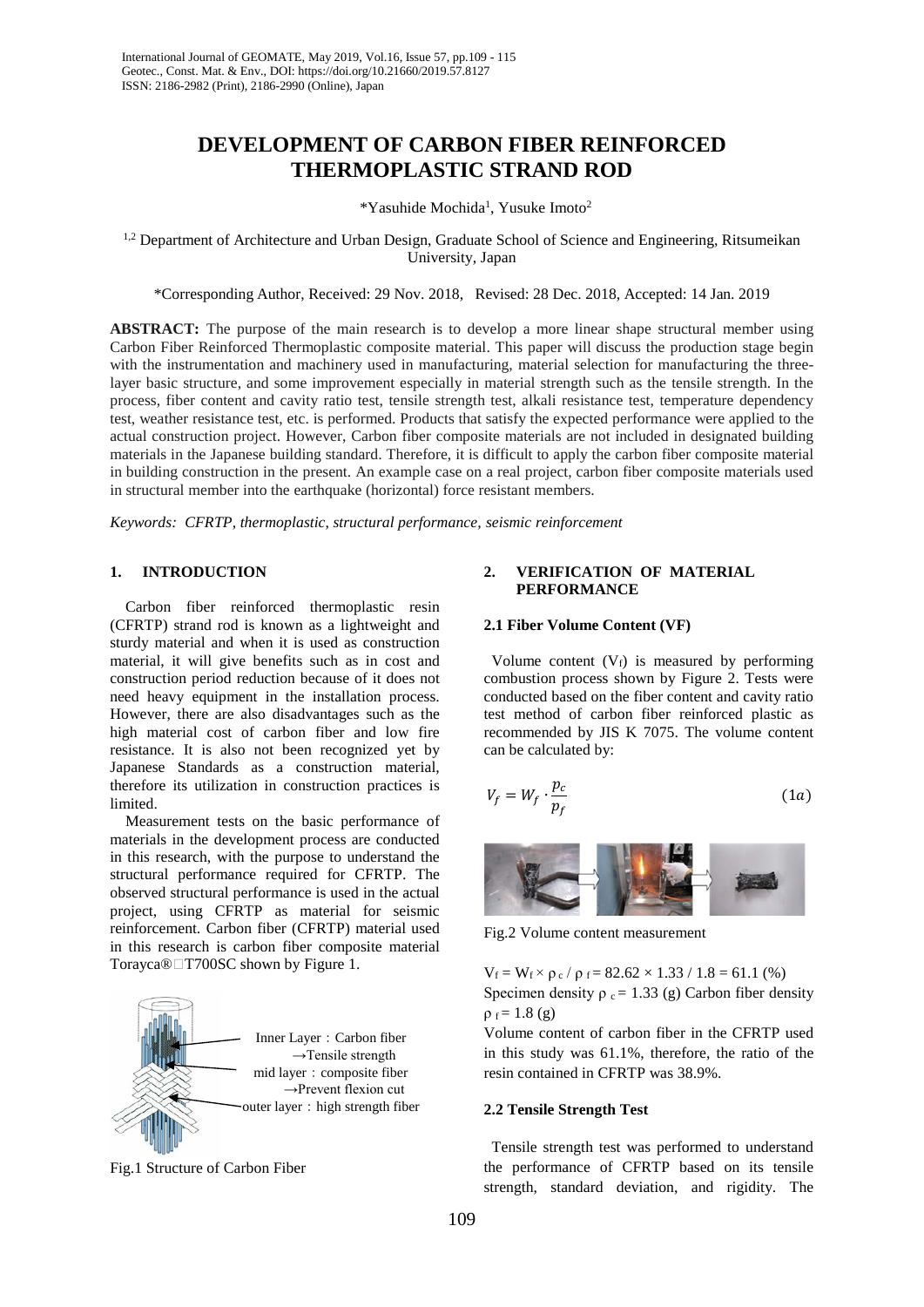Specimen used in the test listed in Table 1 and the test results for each specimen shown by Figure. 3 to Figure. 6 (each Figure shows a maximum load on the top left, a histogram of rigidity on the top right, and stress-strain relation on bottom).

### a) Experiment Result of Specimen No. 1

The average of the maximum load  $P_{max}$  is 62.19 kN, with standard deviation  $\sigma_p$  of 3.74, and the average of the stiffness k is 75.1 kN / mm, with a standard deviation  $\sigma_k$  of 11.9. The number of carbon fibers is  $4.8 \times 10^5$  pieces, and the cross-sectional area of the carbon fiber is  $18.33$  mm<sup>2</sup>.

Standard deviation obtained from this specimen is the largest compared to others and it probably caused by the shape of CFRTP. Bundled carbon fiber material was manually cut and introduced into the resin, and the tip was processed into tea whisker shape.

#### b) Experiment Result of Specimen No. 2

The average of the maximum load  $P_{max}$  is 40.39 kN, with standard deviation  $\sigma_p$  of 3.28, and the average of the stiffness k is 5.93 kN / mm, with a standard deviation  $\sigma_k$  of 0.22. The number of carbon fibers is  $2.4 \times 10^5$  pieces, and the cross-sectional area of the carbon fiber is 9.17 mm<sup>2</sup>.

The Standard deviation for both of the maximum load and the rigidity resulted is smaller than that resulted in the specimen No. 1. This is may be caused by the manufacturing process of specimen no. 2. Unlike specimen no. 1, specimen no. 2 was manufactured using machinery.

#### c) Experiment Result of Specimen No. 3

The average of the maximum load  $P_{max}$  is 56.33 kN, with standard deviation  $\sigma_p$  of 1.71, and the average of the stiffness k is 4.20 kN / mm, with a standard deviation  $\sigma_k$  of 0.16. The number of carbon fibers is  $2.4 \times 10^5$  pieces, and the cross-sectional area of the carbon fiber is  $9.17 \text{ mm}^2$ .

Standard deviation resulted was the smallest among specimens no. 1, no. 2 and no. 3 (all of three specimens are straight shaped carbon fibers). Small standard deviation resulted in this specimen might be caused by the improvement of accuracy in the manufacturing process. The outer layer of carbon fibers was made from PET fiber to glass fiber.

d) Experiment Result of Specimen No. 4  
The average of the maximum load 
$$
P_{max}
$$
 is 87.22

Table 1 Specimen used in tensile strength test and results

| N<br>$\Omega$<br>٠              | Production       | Configu<br>ration                  | Outer<br>layer | Edge | Amount<br>for test | Ply/<br>twist |
|---------------------------------|------------------|------------------------------------|----------------|------|--------------------|---------------|
| 1                               | Manual           | 20<br>pieces<br>of 24K             | PET            | No   | 52                 | No            |
| $\overline{2}$                  | Manufacture<br>d | 1 piece<br>of 24K<br>$\times$ 10   | <b>PET</b>     | Yes  | 57                 | No            |
| 3                               | Manufacture<br>d | 1 piece<br>of $24K$<br>$\times$ 10 | Glass          | Yes  | 100                | No            |
| 4                               | Manufacture<br>d | 3 pieces<br>of 24K<br>$\times$ 7   | Glass          | Yes  | 400                | Yes           |
| Carbon fiber:<br>Torayca®T700SC |                  | Jig: Twist cutting steel pipe      |                |      |                    |               |







Fig.4 Tensile test result of specimen No. 2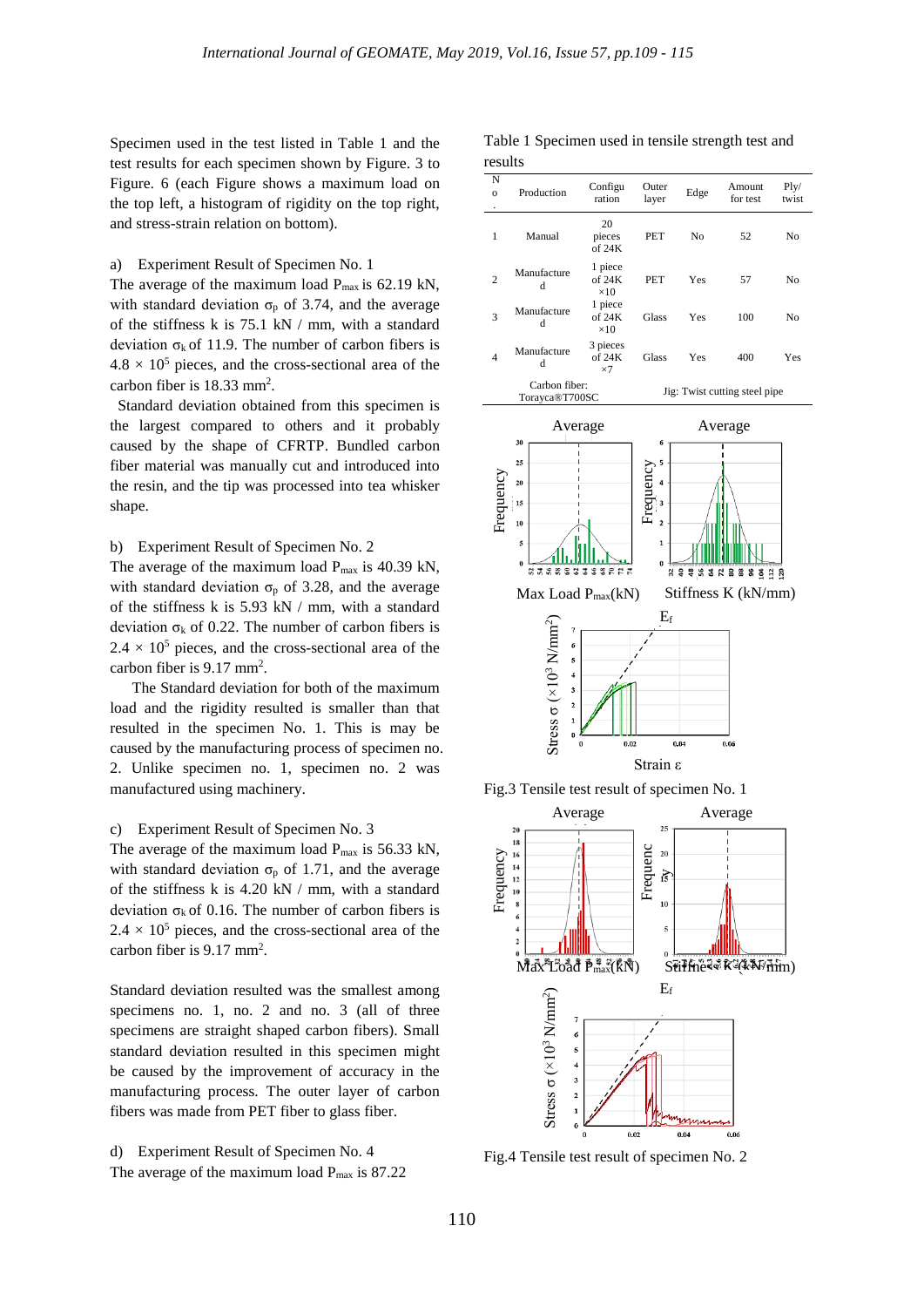kN, with standard deviation  $\sigma_p$  of 4.25, and the average of the stiffness k is 8.81 kN / mm, with a standard deviation  $\sigma_k$  of 0.82. The number of carbon fibers is  $5.04 \times 10^5$  pieces, and the cross-sectional area of the carbon fiber is  $19.25 \text{ mm}^2$ .

Standard deviation resulted was bigger than that resulted in specimen no.3. This might be caused by the variation due to the shape of the specimen, which was manufactured in the twisted shape.

e) The evaluation value  $\sigma_{cu}$  of the reinforcing material tensile strength was calculated from the following formula (1 b)

$$
\sigma_{cu} = V_f \sigma_f (1 + \frac{1 - V_f}{V_f} \cdot \frac{E_m}{E_f})
$$
\n(1b)

Fiber Volume Content  $V_f = 0.611$ Fiber Tensile Strength  $\sigma_{fu} = 4900 \text{ N} / \text{mm}^2$ Matrix elastic modulus  $E_m = 2770$  N / mm<sup>2</sup> Fiber elastic modulus  $E_f = 23500 \text{ N} / \text{mm}^2$ 

f) The average tensile strength avo<sub>cu</sub> of only the fibers were calculated from the following formula (1c)

$$
A_e = \frac{t_c}{d_c} \cdot n \tag{1c}
$$

Fineness  $t_c = 1650$  g / 1000 m Density  $d_c = 1.8$  g / cm<sup>3</sup>  $n =$  Number of fibers

g) Design standard strength  $d\sigma_{cu}$  was calculated from the following equation (1 d)

h)  

$$
d\sigma_{cu} = (a\nu\sigma_{cu}\alpha \cdot \sigma) \cdot \gamma_0 \qquad (1d)
$$

 $av\sigma_{cu}$  = The calculated average tensile strength  $\alpha$  (coefficient of reduction) = 3.1  $\sigma_p$  = Standard deviation  $\gamma_b$  (safety factor) = 0.9

Comparison of the tensile strength test result between CFRTP specimens and steel material is shown in Table 2. The maximum tensile force of specimen no. 4 (7 bundles of 24k 3 pieces) is appeared to be the same for maximum tensile force resulted from tensile strength test of PC steel. The effective strength of the carbon fiber of specimen 1 is  $3,393 / 4900 = 0.69$  and this strength arises due to the addition of strength from glass fiber.



Fig.5 Tensile test result of specimen No. 3



Fig.6 Tensile test result of specimen No. 4

Table 2 Comparison with steel material

| Name                                             | Diameter | Area<br>(Carbon<br>fiber) | Max<br>Load | Tensile<br>strength | Design<br>strength |
|--------------------------------------------------|----------|---------------------------|-------------|---------------------|--------------------|
|                                                  | mm       | mm <sup>2</sup>           | kN          | $N/mm^2$            | $N/mm^2$           |
| No. 1                                            | 6.9      | 18.33                     | 62.19       | 3,393               | 3,302              |
| No. 2                                            | 9.4      | 9.17                      | 40.39       | 4,405               | 3,987              |
| No. 3                                            | 9.4      | 9.17                      | 56.33       | 6,143               | 5,508              |
| No. 4                                            | 9        | 19.25                     | 87.22       | 4,531               | 4,048              |
| Seven<br>pieces<br>twisted<br>PC steel<br>wire " | 9.3      | 51.6                      | 88.8        | 1,720               | 1,548              |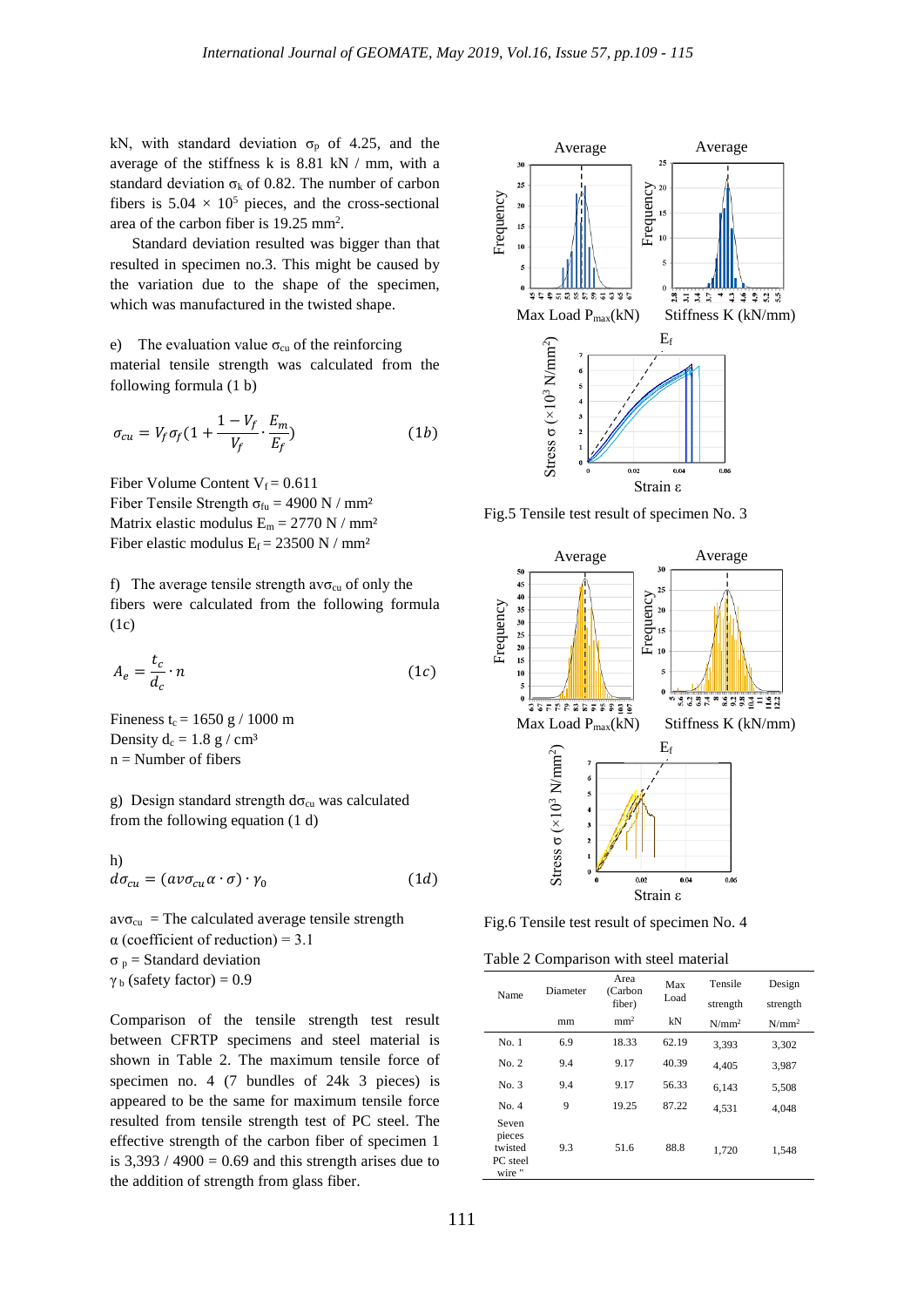### **2.3 Thermal Expansion Coefficient**

Observation of strength and thermal characteristics of CFRTP was conducted in this study using specimens listed in Table 3. Prior to the test, specimens were kept for 24 hours or more at a temperature of  $20 \pm 2$  ° C. and a relative humidity of  $65 \pm 5\%$  according to Standard temperature state class 2 and standard humidity state class 2 (JIS K 7100), then stored for another 48 hours at the measurement maximum temperature. Measurement conditions for measurement of thermal expansion coefficient are in accordance with the Test method of thermal expansion coefficient by thermomechanical analysis of continuous fiber reinforcement (draft) (JSCE-E 536-1995). From the result of the measurement of the thermal expansion coefficient, contraction starts when temperature exceeding 50 °C. This is considered to be caused by dehydration caused by dehydration and desolvation. Heat treatment is necessary as a pretreatment from this occurrence. Based on the relationship between thermal expansion coefficient measurement and pretreatment time, the specimens pretreated at 70 °C were stable at 1.64 to 1.98  $\times$  10<sup>-6</sup> / °C. The processing time is considered to be sufficient for 12 hours. The thermal expansion coefficient of the carbon fiber strand rod is less than  $2 \times 10^{-6}$  / °C. The thermal stability of CFRTP is higher than that of steel materials and concrete as shown by Table 4.

#### **2.4 Alkali Resistance Test**

Alkali resistance test of CFRTP was performed measurement of changes in appearance and maximum tensile load of the specimen after dipping in an aqueous alkaline solution. Alkaline concentration should be pH13 or higher and immersed at 60°C for 28 days. Test conditions conform to Alkali resistance test method for continuous fiber reinforcement (draft) (JSCE-E 538- 1995). The test was performed using 5 specimens listed in Table 5. Table 6 shows the results of tensile strength test, and Figure. 7 shows a comparison of strength development. It was confirmed that the tensile strength after immersing in an alkaline solution at a pH of 13 or more was retained to be proof stress of more than 70%. Since the glass fiber used for the outer layer of No. 5 is a general-purpose type, it is very likely that about a 30% reduction in strength was observed. Therefore, alkali-resistant glass is considered to be superior in concrete composite materials.

# **2.5 Temperature Dependence Test**

Temperature dependence of tensile strength is confirmed by measuring tensile strength based on the condition of the specimens. Specimens used in

|                       | Table 3 Thermal expansion test and test specimen                                              |  |  |
|-----------------------|-----------------------------------------------------------------------------------------------|--|--|
| Carbon fiber          | Carbon fiber 24K, 20 pieces                                                                   |  |  |
|                       | $(T700SC-24000)$                                                                              |  |  |
| Outer layer           | PET1000d×2 pieces×12 strokes                                                                  |  |  |
| Impregnation<br>resin | Thermoplastic epoxy resin                                                                     |  |  |
|                       | Table 4 Thermal expansion coefficient of each                                                 |  |  |
| material              |                                                                                               |  |  |
| Material              | Thermal expansion coefficient                                                                 |  |  |
|                       | $(\times 10\text{-}6\degree \text{C})$                                                        |  |  |
| Epoxy                 | $55 - 60$                                                                                     |  |  |
| <b>Steel</b>          | 12                                                                                            |  |  |
| $7 - 13$<br>Concrete  |                                                                                               |  |  |
|                       | Table 5 Alkali resistance test and test specimen                                              |  |  |
| No.                   | The outer layer of fiber                                                                      |  |  |
| 1                     | PET fiber 1100dtex $1 \times 1 \times 8$ strike                                               |  |  |
| $\overline{c}$        | Aramid fiber 1670dtex $1 \times 1 \times 8$ strike                                            |  |  |
| 3                     | Aramid fiber 1670dtex $1\times1\times8$ strike<br>PET fiber 1100dtex $1\times1\times8$ strike |  |  |
| $\overline{4}$        | Vinylon fiber 1100dtex $1 \times 1 \times 8$ strike                                           |  |  |
| 5                     | Glass fiber 75 1/3 3.8S $1 \times 1 \times 16$ strike                                         |  |  |
| 6                     | Basalt fiber 4000dtex $1\times1\times8$ strike                                                |  |  |
|                       | Carbon fiber structure: $24K1$ pieces $\times 10$ pieces                                      |  |  |
|                       | with a 300mm length                                                                           |  |  |
|                       | End/tip part (outer layer): exist, fixing resin:                                              |  |  |
|                       | <b>UM890-T80</b>                                                                              |  |  |
|                       | Steel pipe nipple: diameter 14mm/20mm, with the                                               |  |  |
|                       | length of 120m                                                                                |  |  |

Table 6 Alkali resistance test: tensile strength test result

| No                                                   |                                    | Average value of maximum load |
|------------------------------------------------------|------------------------------------|-------------------------------|
|                                                      | <b>Before</b><br>impregnated       | After impregnated             |
| 1                                                    | 34.39                              | 30.45 (88.5%)                 |
| 2                                                    | 53                                 | 52.72 (99.5%)                 |
| 3                                                    | 47.88                              | 45.06 (94.1%)                 |
| 4                                                    | 44.16                              | 42.69 (96.7%)                 |
| 5                                                    | 56.42                              | 40.34 (71.5%)                 |
| 6                                                    | 57.55                              | 42.8 (74.4%)                  |
| 60<br>Specimen strength (kN)<br>50<br>40<br>30<br>20 | Before<br>п<br>impregnagtion<br>10 | After<br>impregnagtio         |

Fig.7 Comparison of strength development

No.6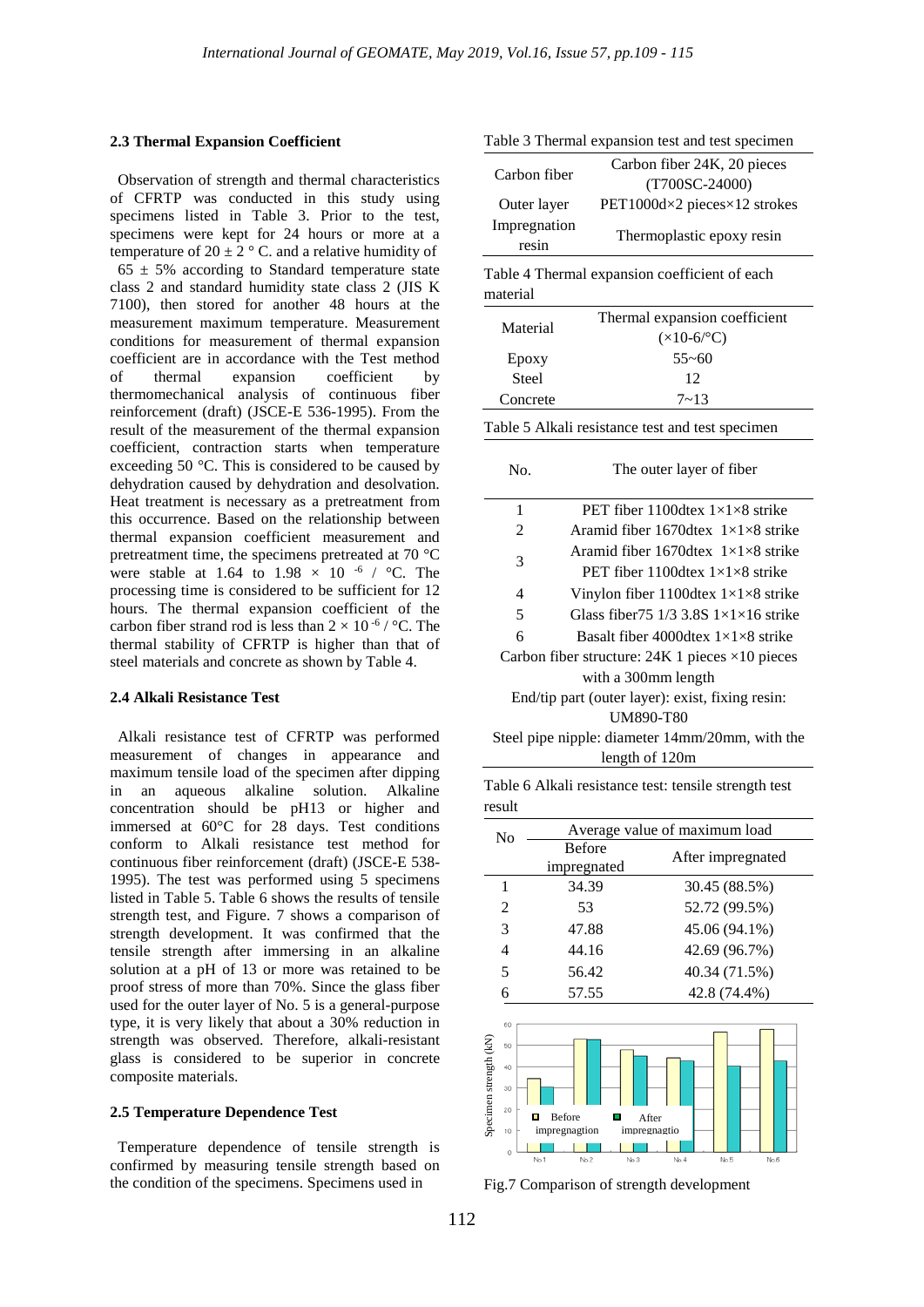the test is listed in Table 7. The test conditions are based on ASTM D 3090, where the test temperature shall be at -20 °C, 23 °C, 50 °C, or 82 °C. The results of the tensile strength test are shown in Table 8 and the displacement of the maximum load by the ambient temperature is shown in Figure. 8. The maximum load decreases as the ambient temperature rises. It is considered that it might be caused by the effect of temperature on the thermoplastic resin in the CFRTP.

# **2.6 Weather Resistance Test**

Weather resistance performance test is conducted by performing tensile strength test after accelerated exposure test using specimens listed in Table 9. The test conditions are in accordance with Promotional exposure test method for plastic building materials (JIS A 1415) and perform an accelerated exposure test using sunshine weather meter and metering weather meter. Tensile strength test results of the specimens using the sunshine weather meter and metal weather meter are shown by Table 10 and Table 11 respectively. The sunshine weather meter 2000 hours (equivalent to 10 years), Metering ring weather meter 500 hours (equivalent to 50 years). There was almost no decrease in strength in the tensile strength test after exposure.

# **3. CONSTRUCTION CASE**

### **3.1 Case Study**

CFRTP of No. 4 listed in Table 1 is used is an actual seismic retrofit project of a building, which was a three-story office building built in 1968. Figure. 9 and Figure. 10 show the exterior reinforcement and interior seismic reinforcement respectively. The building geometrically regular (no eccentricity) and the structure is a rigid frame structure, with general information as follow.

Project name: Seismic retrofit/ repair work of the K head office building

Total floor area 2777 m 2

Building area 959 m<sup>2</sup>

Floor configuration: 0 Basement 3 Floors above ground

Structure type: Reinforced concrete Construction period: From February 12 to November 10, 2015

# **3.2 Seismic Retrofit**

This building was designed in compliance with earthquake resistance standard at the time of construction, however, it was judged to be questionable on seismic resistance on the first and second floors in the X direction and the whole Y

|          | Table 7 Temperature dependent test and test |  |  |
|----------|---------------------------------------------|--|--|
| specimen |                                             |  |  |

| Structure of carbon<br>fiber | $24K1$ pieces $\times 10$ pieces                              |
|------------------------------|---------------------------------------------------------------|
| Outer layer                  | Glass fiber                                                   |
| Specimen number              | $\mathcal{L}$                                                 |
| <b>Fixation</b> resin        | <b>UM890-T90</b><br>Curing time: 23°C<br>$1h+100^{\circ}C$ 1h |
| Fixation jig                 | Steel pipe nipple                                             |

| Table 8 Temperature dependent test and tensile |  |
|------------------------------------------------|--|
| strength test                                  |  |

| Temperature            | Failure       | Average value |  |
|------------------------|---------------|---------------|--|
|                        | mechanism     | of max. load  |  |
| $-20^{\circ}$ C in the | Base material | 56.64         |  |
| atmosphere             | failure       |               |  |
| $23^{\circ}$ C in the  | Base material | 55.86         |  |
| atmosphere             | failure       |               |  |
| $50^{\circ}$ C in the  | Base material | 52.83         |  |
| atmosphere             | failure       |               |  |
| $82^{\circ}$ C in the  | Base material | 35.88         |  |
| atmosphere             | failure       |               |  |



Fig.8 Atmospheric temperature and maximum load

Table 9 Temperature dependent test and test specimen

| No.                                                      | Outer layer of fiber                                    |  |  |  |
|----------------------------------------------------------|---------------------------------------------------------|--|--|--|
| 1                                                        | <b>PET</b> fiber 1100 dtex $1 \times 1 \times 8$ strike |  |  |  |
| $\mathfrak{D}$                                           | Aramid fiber 1670dtex $1\times1\times8$ strike          |  |  |  |
|                                                          | Aramid fiber 1670dtex $1 \times 1 \times 8$ strike      |  |  |  |
| 3                                                        | <b>PET</b> fiber 1100 dtex $1 \times 1 \times 8$ strike |  |  |  |
| 4                                                        | Vinylon fiber 1100dtex $1\times1\times8$ strike         |  |  |  |
| 5                                                        | Glass fiber $751/33.8S1\times1\times16$ strike          |  |  |  |
| Carbon fiber structure: $24K1$ pieces $\times 10$ pieces |                                                         |  |  |  |
| Fixing resin: UM890-T90                                  |                                                         |  |  |  |
| (Curing condition:23 $\degree$ C 1h+100 $\degree$ C 1h)  |                                                         |  |  |  |
|                                                          | Steel pipe: Threaded steel pipe                         |  |  |  |
|                                                          | $(\varphi$ :14mm/20mm, length 120mm)                    |  |  |  |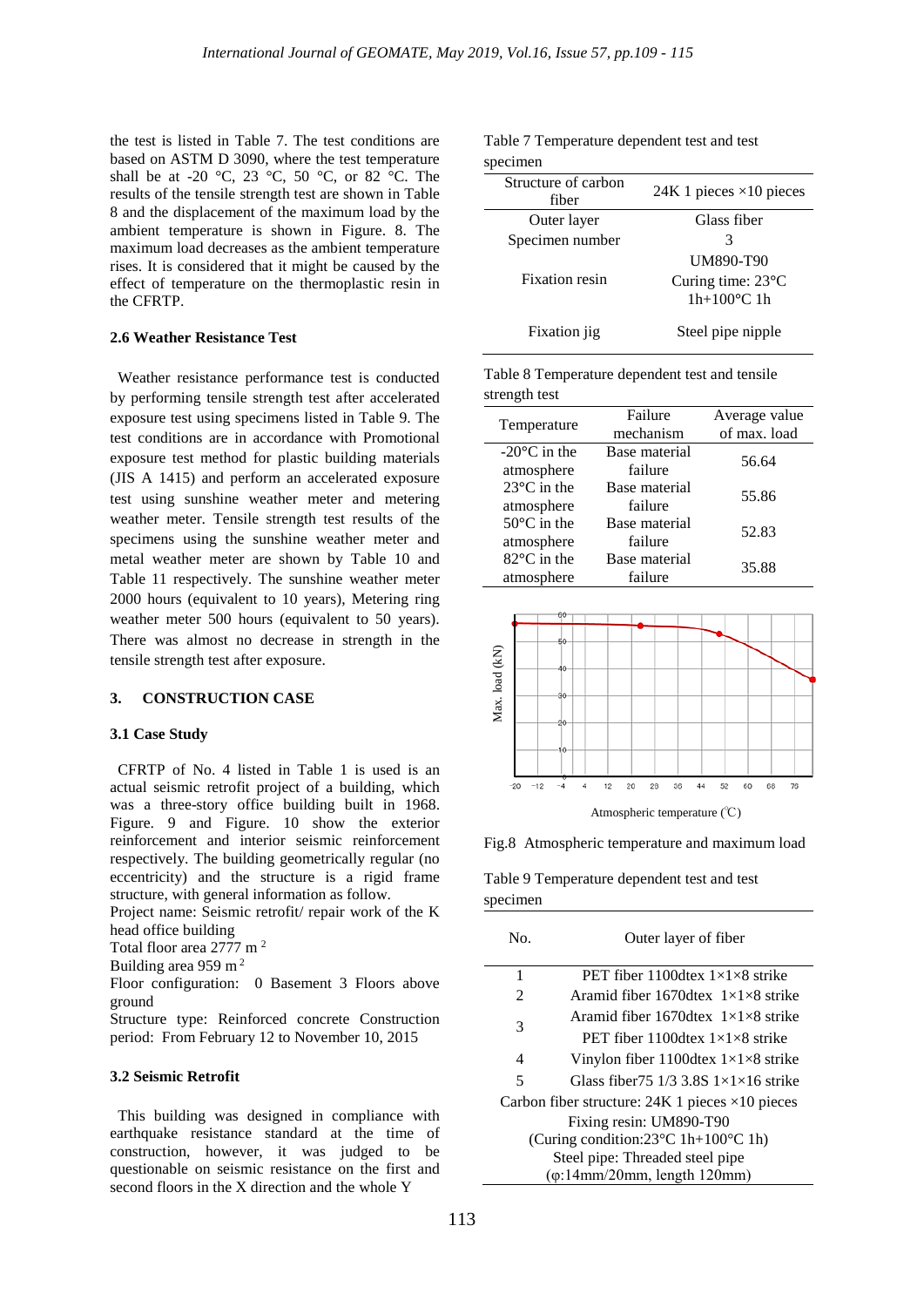direction after various examination on appearance observation, drawing collation, concrete strength, and concrete neutralization. Therefore, seismic retrofitting is necessary for the first and second floors in the X direction and all floors in the Y direction.

 Since CFRTP is a very high-strength material, it has a performance that can be used in seismic retrofit of the entire building. Initially, it was considered to retrofit to building entirely using CFRTP, however, due to authorization limitation, CFRTP is used as an addition to conventional retrofitting to such as structural walls and slit dampers.

# **4. CONCLUSIONS**

In this research, CFRTP with more linear shape has been developed and used as a construction material. Starting with the development of materials manufacturing machinery, it was possible to produce materials with the required performance, focusing on the tensile strength development of the CFRTP material in the three-layer structure. However, the application of CFRTP material is still a challenge because it is yet to be used as construction material due to limitation by Japanese Building Standard. This research is expected will be useful as a pioneering effort to make high-strength fiber composite materials widely used in the future and future research in material improvement such as fire resistance is recommended.

# **5. ACKNOWLEDGMENTS**

This research is the development of a manufacturing apparatus for CFRTP rods, the project to promote the location of innovation in 2012 (an example of the development of facilities such as demonstration and evaluation of enterprises): Ministry of Economy, Trade and Industry 2012/07 - 2014 / 03

# **6. REFERENCES**

- [1] Maeda Yutaka: cutting edge technology of carbon fiber "Diffusion Edition", CMC Publishing, April 2013
- [2] Izuka Yoshio: Carbon Fiber Challenge to Complex Era -, Fiber Company, March 2012
- [3] Design and Construction Guidelines for Concrete Structures Using Continuous Fiber Reinforcement (draft), Civil Engineering Society, September 1996
- [4] Continuous fiber reinforced concrete structural design and construction guidelines, Japan Architectural Institute, April 2002

| No | The outer<br>layer of         | Average value of the max<br>load |                    |  |
|----|-------------------------------|----------------------------------|--------------------|--|
|    | Initial<br>fiber<br>condition |                                  | 2000 hours         |  |
| 1  | <b>PET</b>                    | 34.39                            | 37.42(109%)        |  |
| 2  | Aramid                        | 53.17                            | 53.17<br>$(100\%)$ |  |
| 3  | Aramid/PET                    | 46.92                            | 46.92<br>$(100\%)$ |  |
| 4  | Vinylon                       | 44.22                            | 43.12<br>(97.5%)   |  |
| 5  | Glass                         | 56.42                            | 51.68<br>(91.6%)   |  |

| Table 10 Sunshine weather meter results |  |
|-----------------------------------------|--|
|-----------------------------------------|--|

|                                                          | Average value of max. | Failure                  |
|----------------------------------------------------------|-----------------------|--------------------------|
|                                                          | load                  | mechanism                |
| Initial<br>condition                                     | 56.42 (100%)          | Base material<br>failure |
| 100 hours                                                | 53.59 (95%)           | Base material<br>failure |
| 500 hours                                                | 55.86 (99%)           | Base material<br>failure |
| Carbon fiber structure: $24K1$ pieces $\times 10$ pieces |                       |                          |
| outer layer: glass                                       |                       |                          |



Fig. 9 Exterior Reinforcement



Fig. 10 Interior Reinforcement